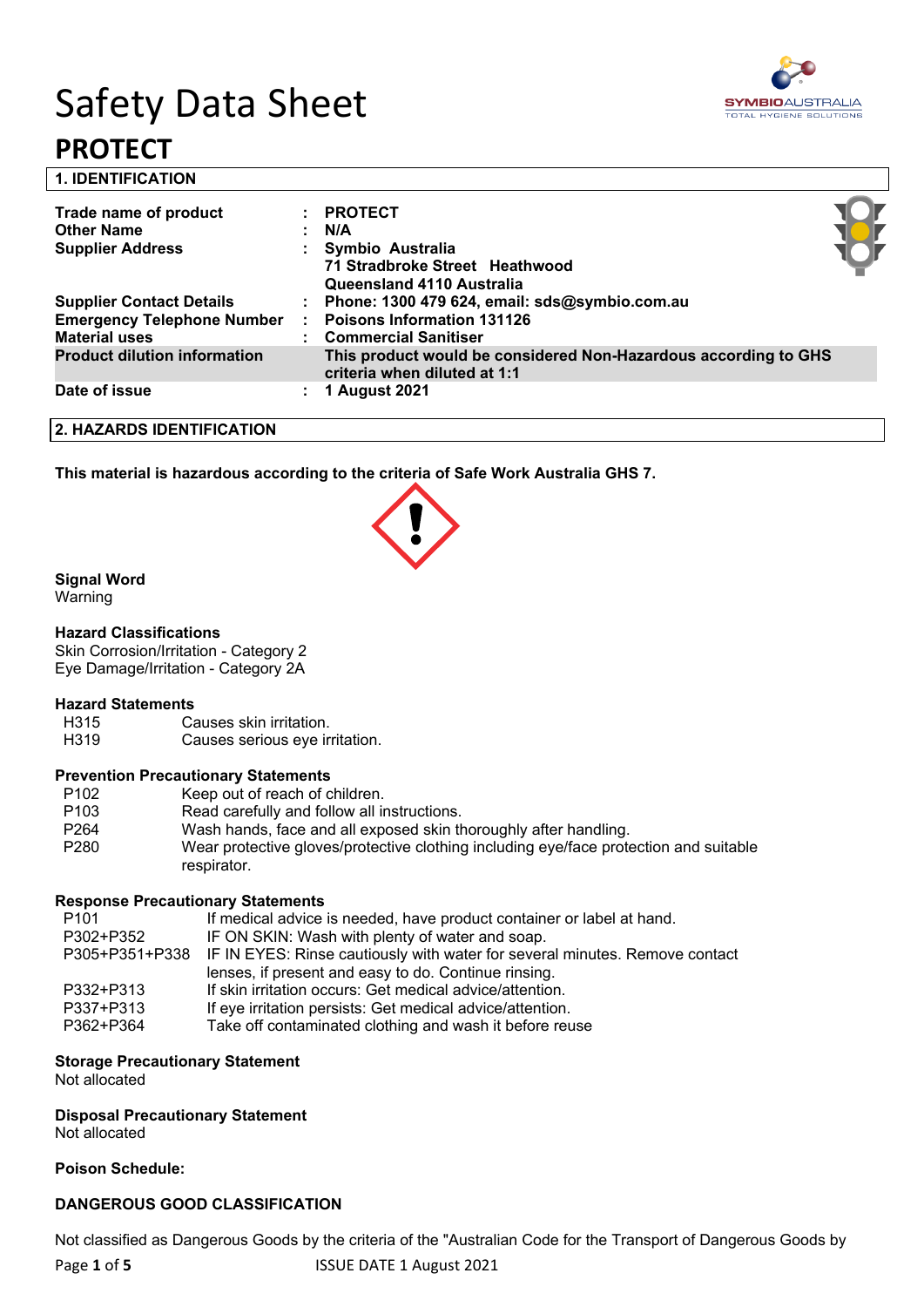## **PROTECT**

Road & Rail" and the "New Zealand NZS5433: Transport of Dangerous Goods on Land".

| 3. COMPOSITION INFORMATION                                          |            |                              |  |
|---------------------------------------------------------------------|------------|------------------------------|--|
| <b>CHEMICAL ENTITY</b>                                              | CAS NO     | <b>PROPORTION</b>            |  |
| Benzalkonium chloride<br>Ingredients determined to be Non-Hazardous | 68424-85-1 | $1 - 5 \%$<br><b>Balance</b> |  |
|                                                                     |            | 100%                         |  |

#### **4. FIRST AID MEASURES**

If poisoning occurs, contact a doctor or Poisons Information Centre (Phone Australia 131 126, New Zealand 0800 764 766).

**Inhalation:** Remove victim from exposure - avoid becoming a casualty. Remove contaminated clothing and loosen remaining clothing. Allow patient to assume most comfortable position and keep warm. Keep at rest until fully recovered. Seek medical advice if effects persist.

**Skin Contact:** If skin or hair contact occurs, immediately remove contaminated clothing and flush skin and hair with running water. Continue flushing with water until advised to stop by the Poisons Information Centre or a Doctor; or for 15 minutes and transport to Doctor or Hospital.

**Eye contact:** If in eyes, hold eyelids apart and flush the eyes continuously with running water. Continue flushing until advised to stop by the Poisons Information Centre or a Doctor; or for at least 15 minutes and transport to Doctor or Hospital.

**Ingestion:** Rinse mouth with water. If swallowed, do NOT induce vomiting. Give a glass of water to drink. Never give anything by the mouth to an unconscious patient. If vomiting occurs give further water. Seek medical advice.

**PPE for First Aiders:** Wear gloves, safety glasses. Available information suggests that gloves made from should be suitable for intermittent contact. However, due to variations in glove construction and local conditions, the user should make a final assessment. Always wash hands before smoking, eating, drinking or using the toilet. Wash contaminated clothing and other protective equipment before storing or re-using.

**Notes to physician:** Treat symptomatically.

#### **5. FIRE FIGHTING MEASURES**

**Hazchem Code:** Not applicable.

**Suitable extinguishing media:** If material is involved in a fire use water fog (or if unavailable fine water spray), alcohol resistant foam, standard foam, dry agent (carbon dioxide, dry chemical powder).

**Specific hazards:** Non-combustible material.

**Fire fighting further advice:** Not applicable.

#### **6. ACCIDENTAL RELEASE MEASURES**

#### **SMALL SPILLS**

Wear protective equipment to prevent skin and eye contamination. Avoid inhalation of vapours or dust. Wipe up with absorbent (clean rag or paper towels). Collect and seal in properly labelled containers or drums for disposal.

#### **LARGE SPILLS**

Clear area of all unprotected personnel. Slippery when spilt. Avoid accidents, clean up immediately. Wear protective equipment to prevent skin and eye contamination and the inhalation of vapours. Work up wind or increase ventilation. Contain - prevent run off into drains and waterways. Use absorbent (soil, sand or other inert material). Collect and seal in properly labelled containers or drums for disposal. If contamination of crops, sewers or waterways has occurred advise local emergency services.

**Dangerous Goods - Initial Emergency Response Guide No:** Not applicable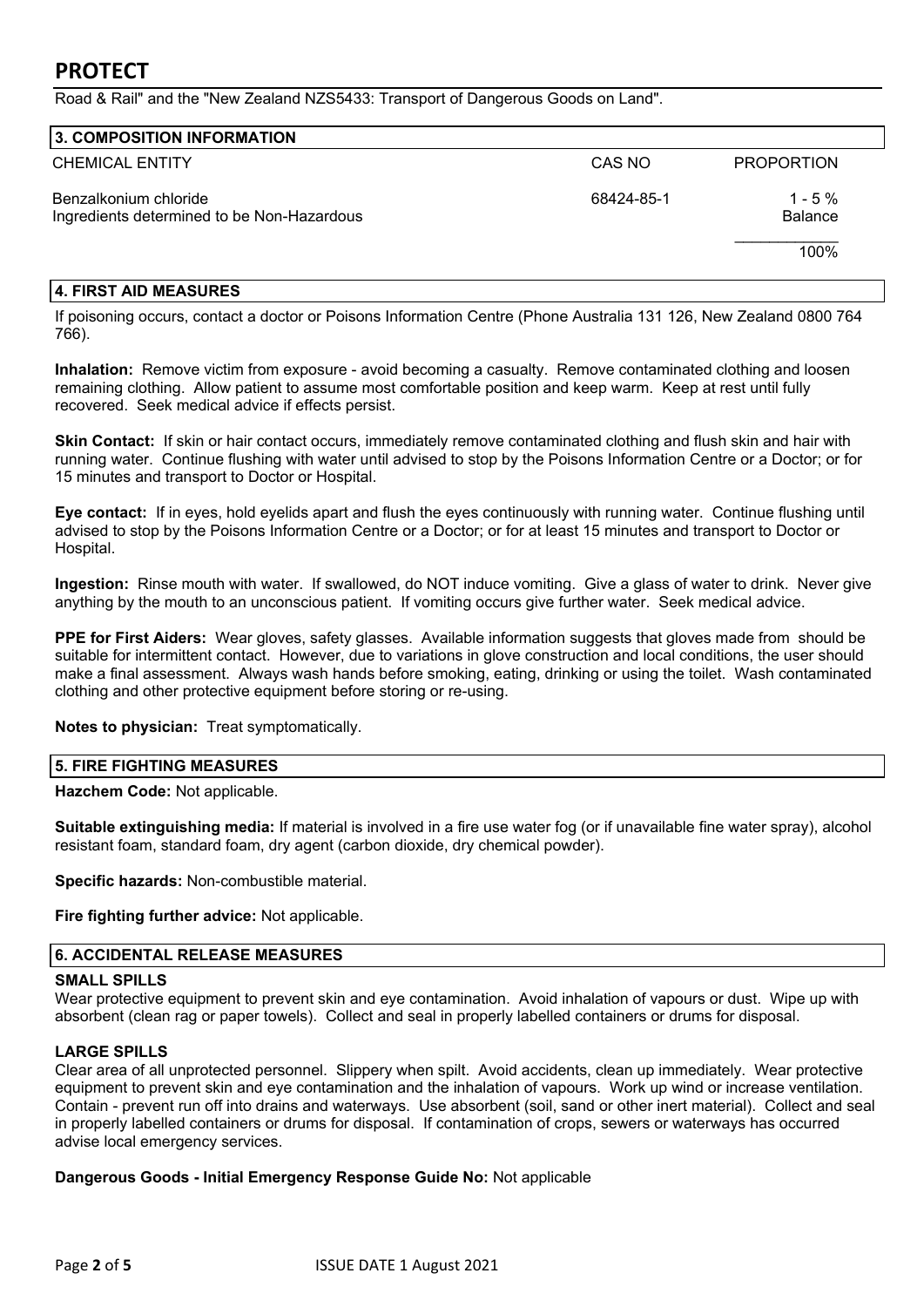#### **7. HANDLING AND STORAGE**

**Handling:** Avoid eye contact and skin contact. Avoid inhalation of vapour, mist or aerosols.

**Storage:** Store in a cool, dry, well-ventilated place and out of direct sunlight. Store away from foodstuffs. Store away from incompatible materials described in Section 10. Store away from sources of heat and/or ignition. Keep container standing upright. Keep containers closed when not in use - check regularly for leaks.

#### **8. EXPOSURE CONTROLS / PERSONAL PROTECTION**

**National occupational exposure limits:** No value assigned for this specific material by Safe Work Australia.

**Biological Limit Values:** As per the "National Model Regulations for the Control of Workplace Hazardous Substances (Safe Work Australia)" the ingredients in this material do not have a Biological Limit Allocated.

**Engineering Measures:** Natural ventilation should be adequate under normal use conditions.

**Personal Protection Equipment:** GLOVES, SAFETY GLASSES.

Personal protective equipment (PPE) must be suitable for the nature of the work and any hazard associated with the work as identified by the risk assessment conducted.

Wear gloves, safety glasses. Available information suggests that gloves made from should be suitable for intermittent contact. However, due to variations in glove construction and local conditions, the user should make a final assessment. Always wash hands before smoking, eating, drinking or using the toilet. Wash contaminated clothing and other protective equipment before storing or re-using.

**Hygiene measures:** Keep away from food, drink and animal feeding stuffs. When using do not eat, drink or smoke. Wash hands prior to eating, drinking or smoking. Avoid contact with clothing. Avoid eye contact and skin contact. Avoid inhalation of vapour, mist or aerosols. Ensure that eyewash stations and safety showers are close to the workstation location.

| 9. PHYSICAL AND CHEMICAL PROPERTIES                                         |                        |                                                                                                       |  |
|-----------------------------------------------------------------------------|------------------------|-------------------------------------------------------------------------------------------------------|--|
| Form:<br>Colour:<br>Odour:                                                  | Liquid<br>Mauve<br>Nil |                                                                                                       |  |
| Solubility:<br><b>Specific Gravity:</b><br>Boiling Point/Range (°C):<br>pH: |                        | Completely soluble in water<br>$1.0 - 1.05$<br>$100$ (approx)<br>$6.5 - 7.5$                          |  |
|                                                                             |                        | (Typical values only - consult specification sheet)<br>$N Av = Not available, N App = Not applicable$ |  |

#### **10. STABILITY AND REACTIVITY**

**Chemical stability:** This material is thermally stable when stored and used as directed.

**Conditions to avoid:** Elevated temperatures and sources of ignition.

**Incompatible materials:** Oxidising agents.

**Hazardous decomposition products:** Oxides of carbon and nitrogen, smoke and other toxic fumes.

**Hazardous reactions:** No known hazardous reactions.

#### **11. TOXICOLOGICAL INFORMATION**

No adverse health effects expected if the product is handled in accordance with this Safety Data Sheet and the product label. Symptoms or effects that may arise if the product is mishandled and overexposure occurs are: **Acute Effects**

**Inhalation:** Material may be an irritant to mucous membranes and respiratory tract.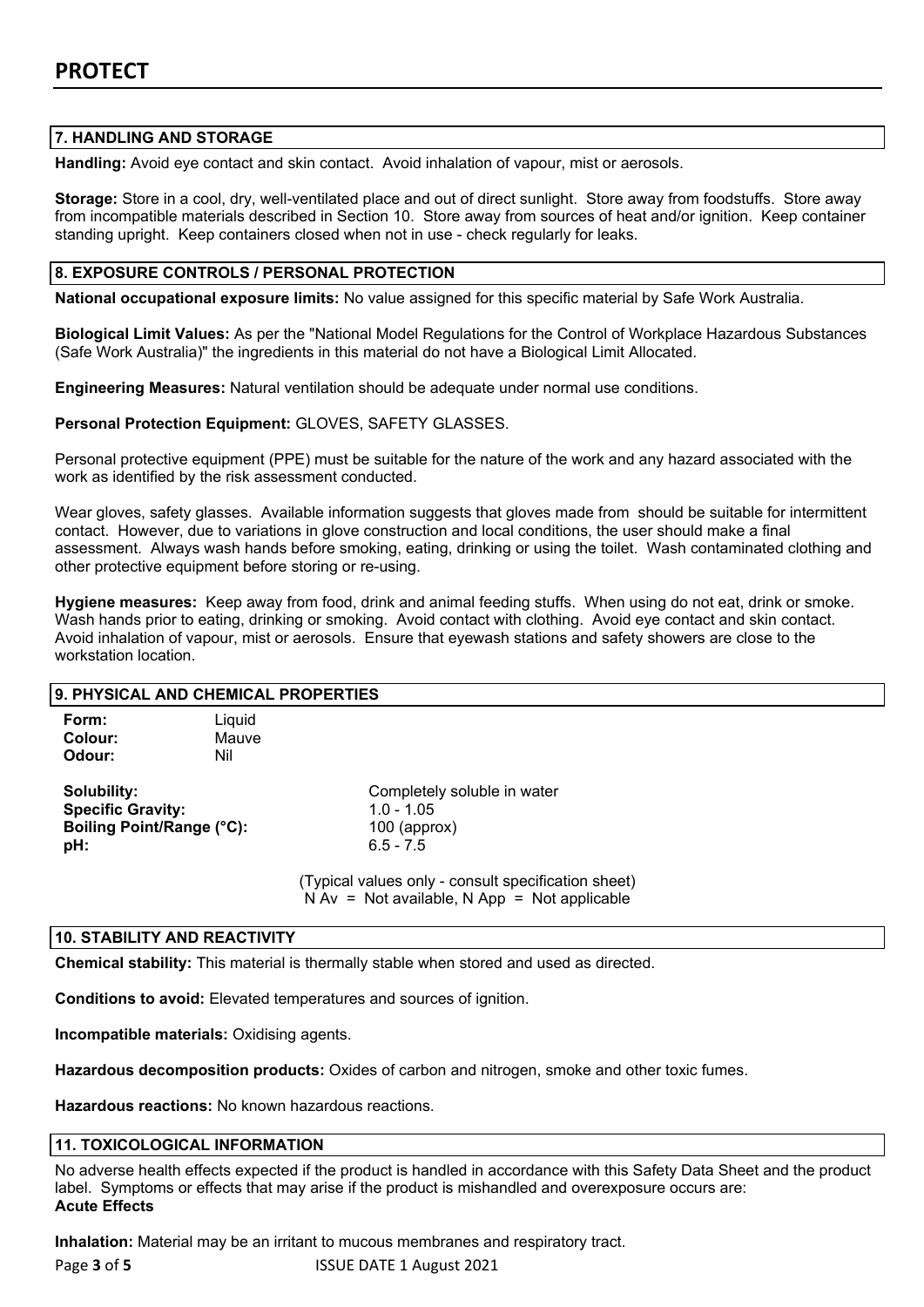# **PROTECT**

**Skin contact:** Contact with skin will result in irritation. **Ingestion:** Swallowing can result in nausea, vomiting and irritation of the gastrointestinal tract.

**Eye contact:** An eye irritant.

#### **Acute toxicity**

**Inhalation:** This material has been classified as not hazardous for acute inhalation exposure. Acute toxicity estimate (based on ingredients):  $LC_{50}$  > 20.0 mg/L for vapours or  $LC_{50}$  > 5.0 mg/L for dust and mist.

**Skin contact:** This material has been classified as not hazardous for acute dermal exposure. Acute toxicity estimate (based on ingredients):  $LD_{50}$  > 2,000 mg/Kg bw

**Ingestion:** This material has been classified as not hazardous for acute ingestion exposure. Acute toxicity estimate (based on ingredients):  $LD_{50}$  > 2,000 mg/Kg bw

**Corrosion/Irritancy:** Eye: this material has been classified as a Category 2A Hazard (reversible effects to eyes). Skin: this material has been classified as a Category 2 Hazard (reversible effects to skin).

**Sensitisation:** Inhalation: this material has been classified as not a respiratory sensitiser. Skin: this material has been classified as not a skin sensitiser.

**Aspiration hazard:** This material has been classified as not an aspiration hazard.

**Specific target organ toxicity (single exposure):** This material has been classified as not a specific hazard to target organs by a single exposure.

#### **Chronic Toxicity**

**Mutagenicity:** This material has been classified as not a mutagen.

**Carcinogenicity:** This material has been classified as not a carcinogen.

**Reproductive toxicity (including via lactation):** This material has been classified as not a reproductive toxicant.

**Specific target organ toxicity (repeat exposure):** This material has been classified as not a specific hazard to target organs by repeat exposure.

#### **12. ECOLOGICAL INFORMATION**

Avoid contaminating waterways.

**Acute aquatic hazard:** This material has been classified as not hazardous for acute aquatic exposure. Acute toxicity estimate (based on ingredients): > 100 mg/L

**Long-term aquatic hazard:** This material has been classified as not hazardous for chronic aquatic exposure. Nonrapidly or rapidly degradable substance for which there are adequate chronic toxicity data available OR in the absence of chronic toxicity data, Acute toxicity estimate (based on ingredients): >100 mg/L, where the substance is not rapidly degradable and/or BCF < 500 and/or  $log K_{ow}$  < 4.

**Ecotoxicity:** No information available.

**Persistence and degradability:** No information available.

**Bioaccumulative potential:** No information available.

**Mobility:** No information available.

#### **13. DISPOSAL CONSIDERATIONS**

Persons conducting disposal, recycling or reclamation activities should ensure that appropriate personal protection equipment is used, see "Section 8. Exposure Controls and Personal Protection" of this SDS.